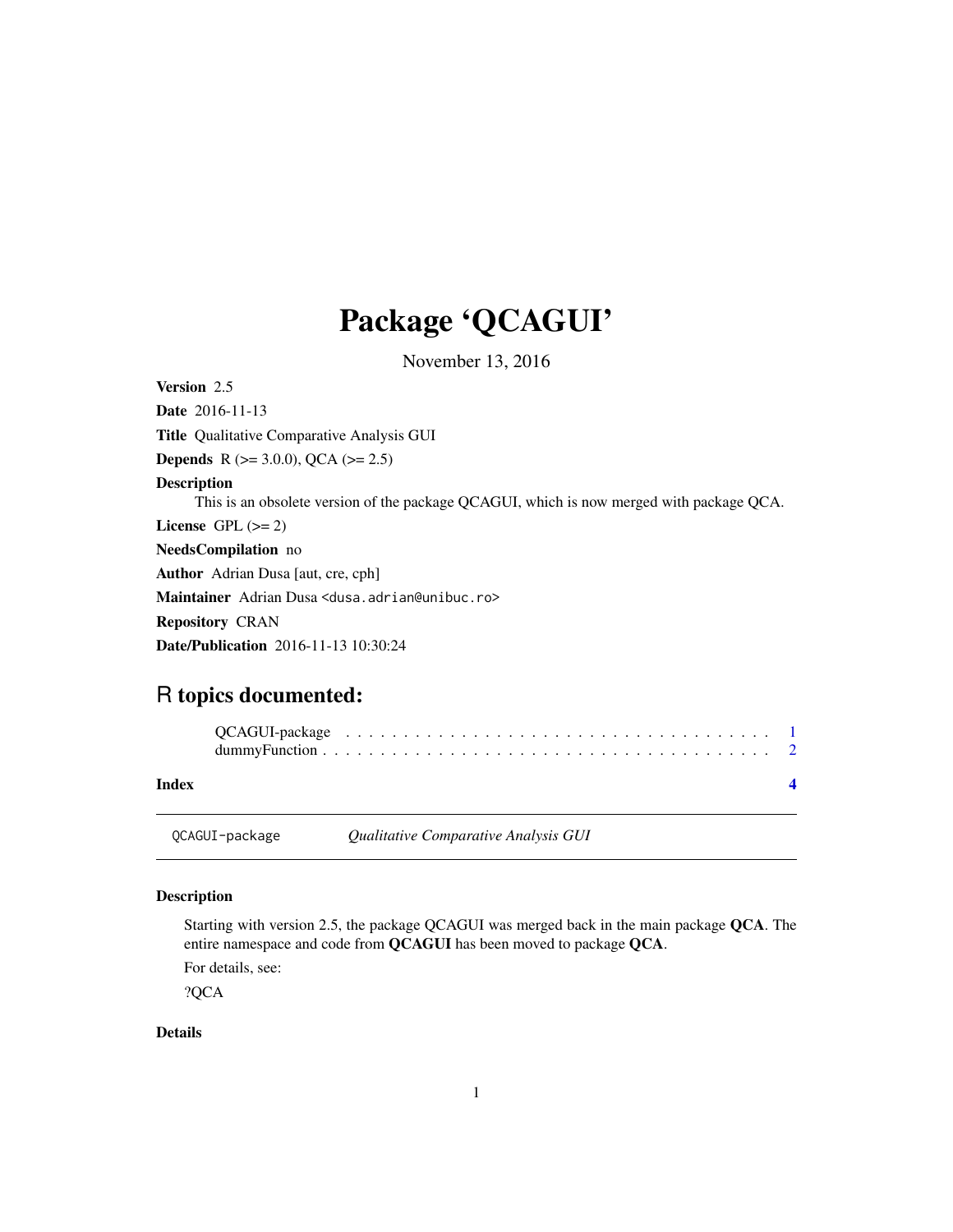| Package: | OCAGUI      |
|----------|-------------|
| Type:    | Package     |
| Version: | 2.5         |
| Date:    | 2016-11-13  |
| License: | $GPL (= 2)$ |
|          |             |

#### <span id="page-1-0"></span>Author(s)

#### Authors:

Adrian Dusa Department of Sociology University of Bucharest <dusa.adrian@unibuc.ro>

### Maintainer:

Adrian Dusa

dummyFunction *Dummy function to pass the CRAN checks*

#### Description

This is a temporary function to pass the CRAN checks.

#### Usage

dummyFunction(x)

#### Arguments

x Any type of input.

#### Details

As the package QCAGUI will be archived, after being merged back to the main package QCA, this is a temporary function to pass the CRAN checks. This was important because many of the functions from the previous version are now in the new version 2.5 of the package QCA, and possible namespace collisions could have happened.

#### Value

Same object x.

#### Author(s)

Adrian Dusa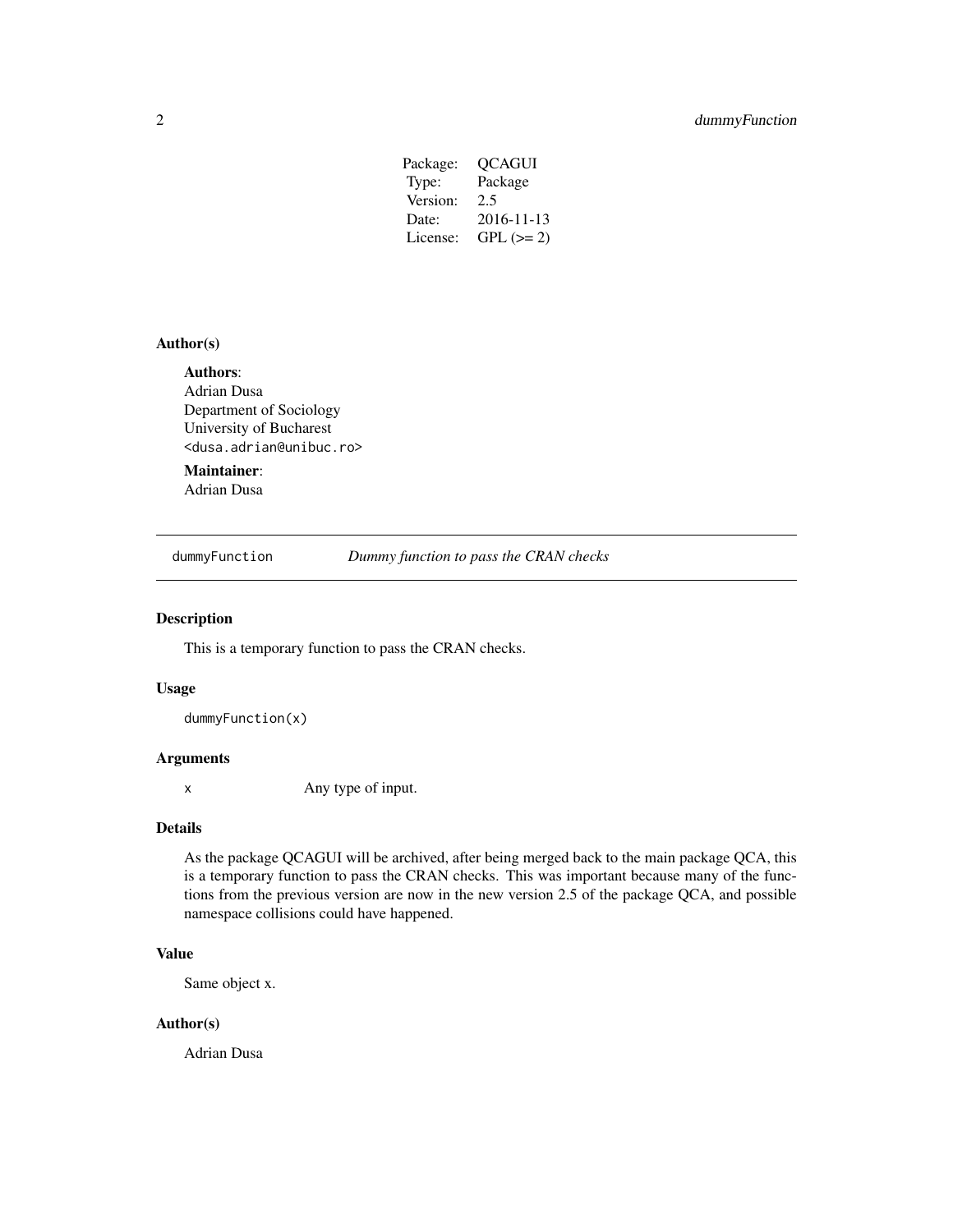# dummyFunction

# Examples

dummyFunction(1)